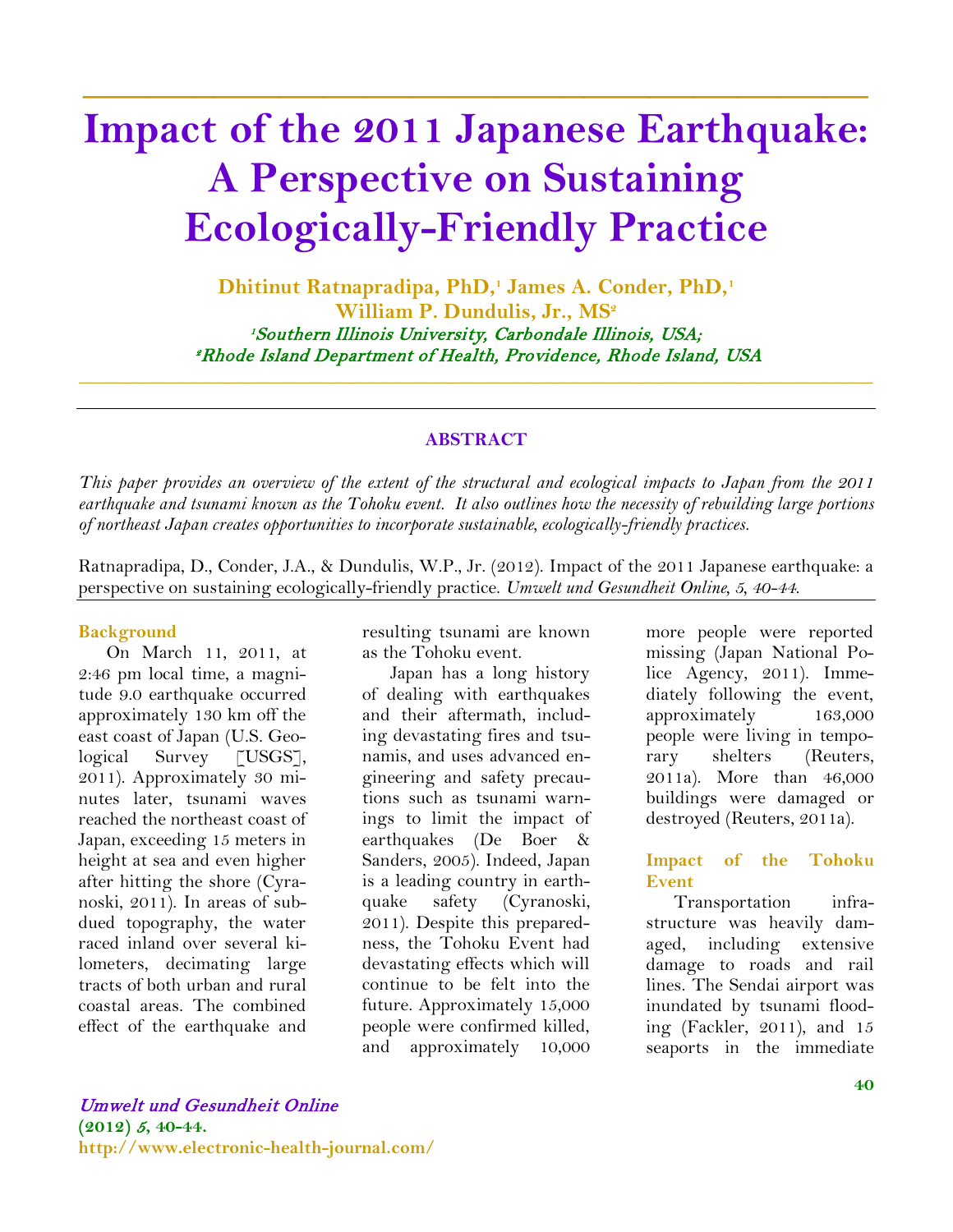disaster area were closed for weeks (Inchcape Shipping Services, 2011). Water service was also disrupted. Thousands were without drinking water, with estimates as high as 1 million immediately following the event (Showstack, 2011). In addition, approximately 50 sewage treatment plants were damaged (Fountain, 2011), as were irrigation dams (Chinese National Committee on Large Dams, 2011). Communication services such as phone and Internet were largely intact (Vijayan, 2011), but electrical service was disrupted and rolling blackouts and electrical shortages were predicted to continue for a prolonged period due to problems with the electrical distribution grid (Williams, 2011).

One of the more troubling impacts from the Tohoku event was the damage to nuclear power plants along the coast. Although all the power plants withstood shaking from the earthquake, with 15 reactors undergoing emergency procedures to insert control rods into the core to halt uranium fission (Reuters, 2011b), the tsunami waves overtopped the sea wall at the Fukushima-Daiichi plant and irreparably damaged the backup generators which were needed to continue the cooling process (Sample, 2011). Without coolant, the continued decay of nonuranium products continued heating the fuel pellets to their melting point, causing

meltdown (McCurry, 2011). This overheating led to explosions at some of the reactors at Fukushima-Daiichi. On April 12, 2011, the extent of the nuclear impact was rated a "7" by the International Atomic Energy Agency (IAEA), which is the most serious release of radiation on the international nuclear and radiological event scale.

To avert a large-scale meltdown, seawater was used as an emergency coolant at the Fukushima-Daiichi plant (Greenemeier, 2011). The corrosive nature of the saltwater rendered the reactor unusable in the future (Greenemeier, 2011). Because of the pressing need for fresh coolant, on April 4, 2011, 11,500 tons of radioactive water was released directly into the ocean (IAEA, 2011b). Damaged fuel rods (either spent rods in cooling ponds or rods in reactor core) were the source of release of radioactive isotopes of iodine and cesium into the air and water, and explosions at the plant led to a 20 km mandatory evacuation area, plus another 30 km voluntary evacuation zone (BBC News, 2011a). These zones were later revised outward, with evacuations also occurring outside the circular zones based on measurements of increased radiations levels (Willacy, 2011).

The Tohoku Event impacted nearly every measurable aspect of environmental health, including: air quality, water quality, food safety,

housing, waste and sanitation, infectious disease and vector control, radiation, injury prevention, emergency preparedness, and toxicology (Ratnapradipa et al., 2012 provide a detailed discussion of environmental health impacts).

# **Ecological Sustainability**

Japan has a long history of rebuilding following devastating earthquakes and fires. Being at the convergence of several tectonic plates, Japan has experienced devastating earthquakes numerous times throughout recorded history (De Boer & Sanders, 2005). The September 1, 1923 Kanto earthquake was one of the most destructive earthquakes in history, destroying much of the capital, Tokyo, and the nearby port city of Yokohama. The event took more than 100,000 lives through falling debris, tsunami, and fires. The cities of Tokyo and Yokohama were reestablished after the disaster with urban planning focusing on transportation efficiency, commerce, and national identity – although often in a contentious and dysfunctional political atmosphere (Schencking, 2006). Assuming a more unified political vision for reconstruction, the response to the Tohoku event provides an opportunity for areas of Japan to rebuild with guided urban planning incorporating a focus on ecologically sustainable practices. Improved sustainability can be achieved

#### Umwelt und Gesundheit Online **(2012)** <sup>5</sup>**, 40-44.**

**http://www.electronic-health-journal.com/**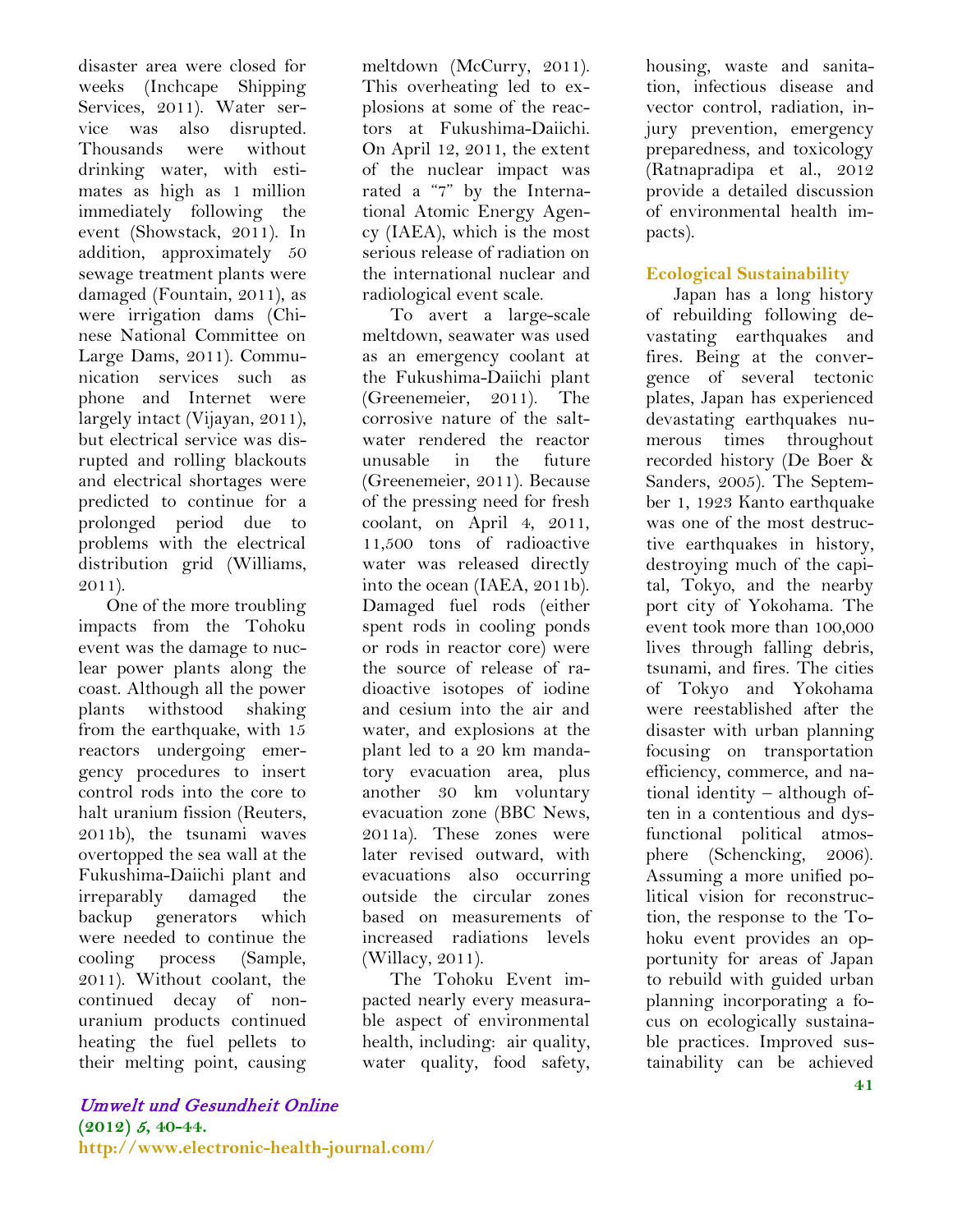with attention paid to numerous sectors of society as outlined below.

# **Transportation**

Japan already had extensive rail service in place prior to the Tohoku event, and it is suggested that the rail lines be rebuilt and even expanded. Rebuilding and extending local bike paths also would promote ecologically sustainable practices.

# Waste Disposal

As an island nation with land usage at a premium, Japan already had extensive recycling practices in place (Makinen, 2011). These need to be rebuilt and continued. The necessity of rebuilding damaged or destroyed waste water and drinking water treatment plants provides an opportunity to incorporate upgrades into the rebuilding process, such as incorporating energy conservation methods in the plant designs, and ensuring that the plants are rebuilt to accommodate projected population demands.

# **Energy**

Japan relied heavily on nuclear power plants for its electrical power supply. With the long-lasting and yet unknown implications of the radioactive contamination caused by the Tohoku event, Japan should consider alternative energy sources and energy efficiencies at the consumer, community, and national levels. Creation of a unified national electrical power grid could improve efficient transfer of existing electrical supplies. Japan currently uses incompatible 50 hertz and 60-hertz systems (Williams, 2011). Examples of ecologically sustainable electrical generation systems include the use of wave turbines, wind turbines, and solar energy. As Japan is a volcanically active country, there are expansive geothermal reserves that could be exploited. At the consumer level, as homes are rebuilt in northeast Japan, geothermal and solar energy sources can be easily integrated. If Japan decides to continue using nuclear power plants, clearly, facilities need to consider worst-case scenarios to improve safety measures during reconstruction.

# Building Construction and the Built Environment

Many advances have been made in recent years in terms of building design and materials to promote energy efficiency and ecologicallysustainable practices. As Japan repairs and rebuilds, these practices should be integrated wherever possible, for homes as well as commercial and public facilities. Examples of ecologicallysustainable practices include the use of recycled materials when possible or renewable local or regional materials (such as bamboo and local renewable woods) otherwise. Adequate insulation of exterior walls and roofs increases energy efficiency, as does the use of insulated windows. Building design optimizing

natural lighting should also be considered. Another consideration is the incorporation of rainwater collection in building design, as well as the use of landscaping practices, such as strategic placement of trees for shade and windbreaks. These factors should also be incorporated in urban planning, in terms of where and how to rebuild. Does the constructed environment include green space? Does it optimize public transportation and the ability to walk and/or bike locally?

# **Aquaculture**

Prior to the Tohoku event, Japan was second only to China in per capita fish consumption (Zabarenko, 2011). However, the tsunami destroyed large portions of Japan's fishing fleet, fish processing facilities, and aquaculture (Ydstie, 2011). Therefore, Japan must put substantial investment into rebuilding the damaged fishing and aquaculture portion of the economy. This is an opportunity to promote consumption of wider variety of smaller fish species rather than large predatory fish (tuna, shark fins, whale, etc) which bio-accumulate the most contaminants and therefore pose the greatest health risks. Less targeting of large predatory fish also benefits the long-term health of the marine ecosystems from which consumed fish are drawn (Sheffer et al., 2005).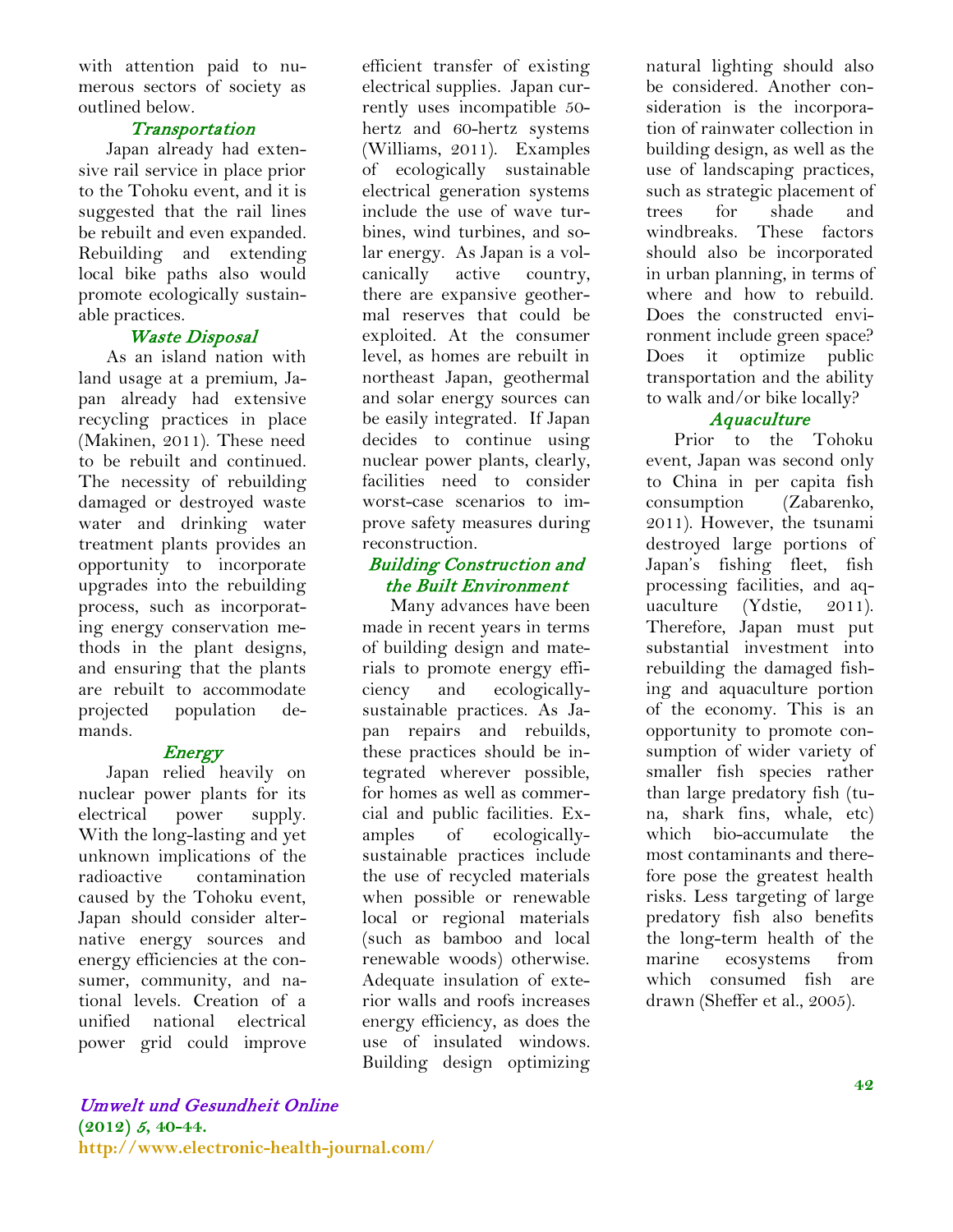# **Conclusion**

Although the Tohoku earthquake and tsunami devastated large portions of coastal Japan and concerns about long-term radiological contamination, the country's response provides an opportunity for areas of Japan to rebuild with guided urban planning with a focus on ecologically sustainable practices. Incorporating sustainable practices is not limited to urban planning, however, and should include a focus on rebuilding the agriculture and aquaculture industries that were also damaged.

#### **References**

Cyranoski, D. (2011, March 29). Japan faces up to failure of its earthquake preparations. *Nature News.* Retrieved April 4, 2012, from [http://www.nature.com/new](http://www.nature.com/news/2011/110329/full/471556a.html) [s/2011/110329/full/471556a](http://www.nature.com/news/2011/110329/full/471556a.html) [.html.](http://www.nature.com/news/2011/110329/full/471556a.html)

De Boer, J.Z., & Sanders, D.T. (2005). *Earthquakes in human history.* Princeton, NJ: Princeton University Press.

Fackler, M. (2011, April 13). U.S. Airmen quietly reopen wrecked airport in Japan. *The New York Times.* Retrieved May 9, 2011, from [http://www.nytimes.com/20](http://www.nytimes.com/2011/04/14/world/asia/14sendai.html) [11/04/14/world/asia/14sen](http://www.nytimes.com/2011/04/14/world/asia/14sendai.html) [dai.html.](http://www.nytimes.com/2011/04/14/world/asia/14sendai.html)

Fountain, H. (2011, March 24). Extent of damage to Japan's infrastructure still unclear. *The New York Times.*  Retrieved May 9, 2011, from [http://www.nytimes.com/20](http://www.nytimes.com/2011/03/25/world/asia/25infrastructure.html)

# [11/03/25/world/asia/25infr](http://www.nytimes.com/2011/03/25/world/asia/25infrastructure.html) [astructure.html.](http://www.nytimes.com/2011/03/25/world/asia/25infrastructure.html)

Greenemeier, L. (2011, March 15). Is seawater a last resort to cooling Japan's nuclear reactors?" *Scientific American*. Retrieved April 4, 2012, from [http://www.scientificamerica](http://www.scientificamerican.com/article.cfm?id=japan-earthquake-tsunami-nuclear-seawater) [n.com/article.cfm?id=japan](http://www.scientificamerican.com/article.cfm?id=japan-earthquake-tsunami-nuclear-seawater)[earthquake-tsunami-nuclear](http://www.scientificamerican.com/article.cfm?id=japan-earthquake-tsunami-nuclear-seawater)[seawater.](http://www.scientificamerican.com/article.cfm?id=japan-earthquake-tsunami-nuclear-seawater)

Hanes, J.E. (2000). Urban planning as an urban problem: the reconstruction of Tokyo after the great Kanto earthquake,

Inchcape Shipping Services. (2011, May 6). Japanese dry cargo ports and terminals report—Update 06 May, 2011. Retrieved May 9, 2011, from [http://www.iss](http://www.iss-shipping.com/NewsDetails.aspx?newsid=5462)[ship-](http://www.iss-shipping.com/NewsDetails.aspx?newsid=5462)

# [ping.com/NewsDetails.aspx?](http://www.iss-shipping.com/NewsDetails.aspx?newsid=5462) [newsid=5462.](http://www.iss-shipping.com/NewsDetails.aspx?newsid=5462)

International Atomic Energy Agency. (2011, April 12). IAEA briefing on Fukushima nuclear accident. *Fukushima nuclear accident update log.* Retrieved May 10, 2011, from

[http://www.iaea.org/newsce](http://www.iaea.org/newscenter/news/2011/fukushima120411.html) [nter/news/2011/fukushima1](http://www.iaea.org/newscenter/news/2011/fukushima120411.html) [20411.html.](http://www.iaea.org/newscenter/news/2011/fukushima120411.html)

Japan National Police Agency. (2011). Retrieved May 12, 2011 from [http://www.npa.go.jp/archiv](http://www.npa.go.jp/archive/keibi/biki/higaijokyo_e.pdf) [e/keibi/biki/higaijokyo\\_e.pdf](http://www.npa.go.jp/archive/keibi/biki/higaijokyo_e.pdf) .

Makinen, J. (2011, April 3). After Japan disaster, disposing of waste creates dilemmas. *Los Angeles Times*. Retrieved April 12, 2012, from

[http://www.latimes.com/ne](http://www.latimes.com/news/nationworld/world/la-fg-japan-trash-20110403,0,2076542.story) [ws/nationworld/world/la](http://www.latimes.com/news/nationworld/world/la-fg-japan-trash-20110403,0,2076542.story)[fg-japan-trash-](http://www.latimes.com/news/nationworld/world/la-fg-japan-trash-20110403,0,2076542.story)[20110403,0,2076542.story.](http://www.latimes.com/news/nationworld/world/la-fg-japan-trash-20110403,0,2076542.story)

McCurry, J. (2011, May 24). Japan nuclear plant confirms meltdown of two more reactors. *The Guardian.* Retrieved April 4, 2012 from [http://www.guardian.co.uk/](http://www.guardian.co.uk/world/2011/may/24/japan-nuclear-plant-more-meltdowns) [world/2011/may/24/japan](http://www.guardian.co.uk/world/2011/may/24/japan-nuclear-plant-more-meltdowns)[nuclear-plant-more](http://www.guardian.co.uk/world/2011/may/24/japan-nuclear-plant-more-meltdowns)[meltdowns.](http://www.guardian.co.uk/world/2011/may/24/japan-nuclear-plant-more-meltdowns)

Ratnapradipa, D., Conder, J., & Ruffing, A. (2012) The 2011 Japanese earthquake: an overview of environmental health impacts, *Journal of Environmental Health, 74*, 42-50.

Reuters. (2011, May 11) TABLE-Japan nuclear plant ops (Japan Atomic to conduct planned maintenance). Retrieved May 12, 2011, from [http://www.reuters.com/arti](http://www.reuters.com/article/2011/05/11/nuclear-japan-status-idUSL3E7G92B220110511) [cle/2011/05/11/nuclear](http://www.reuters.com/article/2011/05/11/nuclear-japan-status-idUSL3E7G92B220110511)[japan-status-](http://www.reuters.com/article/2011/05/11/nuclear-japan-status-idUSL3E7G92B220110511)

[idUSL3E7G92B220110511.](http://www.reuters.com/article/2011/05/11/nuclear-japan-status-idUSL3E7G92B220110511)

Reuters. (2011, April 6). Factbox: Japan's disaster in figures. Retrieved May 12, 2011, from [http://www.reuters.com/arti](http://www.reuters.com/article/2011/04/06/us-factbox-japan-figures-idUSTRE73551020110406) [cle/2011/04/06/us-factbox](http://www.reuters.com/article/2011/04/06/us-factbox-japan-figures-idUSTRE73551020110406)[japan-figures](http://www.reuters.com/article/2011/04/06/us-factbox-japan-figures-idUSTRE73551020110406)[idUSTRE73551020110406.](http://www.reuters.com/article/2011/04/06/us-factbox-japan-figures-idUSTRE73551020110406)

Sample, I. (2011, March 13). Japan's nuclear fears intensify at two Fukushima power stations. *The Guardian*. Retrieved April 4, 2012, from [http://www.guardian.co.uk/](http://www.guardian.co.uk/world/2011/mar/13/japan-nuclear-plants-fukushima-earthquake) [world/2011/mar/13/japan](http://www.guardian.co.uk/world/2011/mar/13/japan-nuclear-plants-fukushima-earthquake)[nuclear-plants-fukushima](http://www.guardian.co.uk/world/2011/mar/13/japan-nuclear-plants-fukushima-earthquake)[earthquake.](http://www.guardian.co.uk/world/2011/mar/13/japan-nuclear-plants-fukushima-earthquake)

Schencking, J.C. (2006). Catastrophe, opportunism, contestation: the fractured